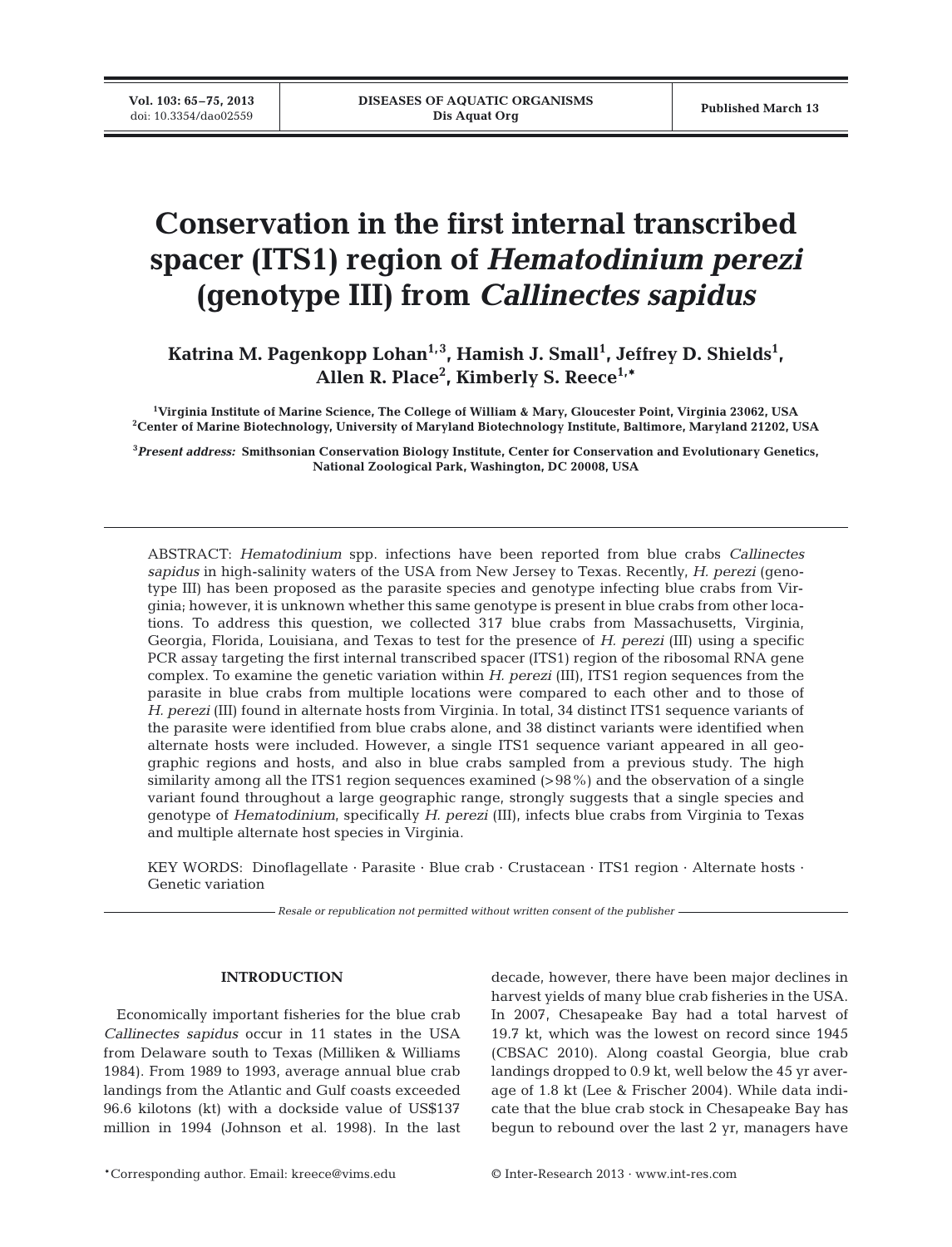decided to continue stringent conservation measures until the impact of these efforts can be fully assessed (CBSAC 2010, 2012).

While many factors are believed to affect blue crab populations and fisheries (Kennedy et al. 2007), 1 potential explanation for the decline of *Callinectes sapidus* populations may be a parasitic dinoflagellate, *Hematodinium perezi*. Recent studies have shown that this species is composed of 3 distinct genotypes, with the third genotype, herein referred to as *H. perezi* (III), infecting *C. sapidus* in Virginia waters (Small et al. 2012). To date, infections presumably of the same genotype of *H. perezi* have been reported in adult blue crabs from New Jersey south to Texas (Messick & Shields 2000), with prevalence ranging from 9 to 98% in some blue crab populations (Newman & Johnson 1975, Messick 1994, Messick & Shields 2000, Lee 2000, Gruebl et al. 2002). However, many of the reports documenting *Hematodinium* sp. infections in blue crabs identified the parasite based only on histological examination of tissues or hemolymph smears and did not incorporate molecular data to confirm the species or genotype of *Hematodinium* present. As morphological characters cannot confidently distinguish between different parasite species or genotypes within this genus (Stentiford & Shields 2005), molecular data are necessary to confirm that the same species and genotype of *Hematodinium* occurs throughout this range; this has previously been suggested as a research priority by Small & Pagenkopp (2011).

While the current molecular evidence suggests that there is 1 species of *Hematodinium* that appears to infect several different crustacean species from European waters (Small et al. 2007a, Hamilton et al. 2009, 2010, Eigemann et al. 2010), the North Pacific (Jensen et al. 2010), and Greenland waters (Eigemann et al. 2010), only 2 studies have used molecular techniques to examine the potential number of *Hematodinium* species within the blue crab range. One study demonstrated that *H. perezi* (III) appears to be present throughout the Delmarva Peninsula, Virginia, because of the high similarity in pathology, parasite morphology, and first internal transcribed spacer region (ITS1) region sequences from a variety of infected hosts, including blue crabs (Pagenkopp Lohan et al. 2012a). Additionally, the findings of Small et al. (2007b) suggest that *H. perezi* (III) likely occurs in Virginia and Georgia waters based on the results of a restriction fragment length polymorphism (RFLP) assay showing that the *Hematodinium* sp. obtained from blue crabs from Virginia and Georgia had identical profiles on a gel. However, sequence data are needed to confirm this hypothesis.

The purpose of the current study was to investigate whether *Hematodinium perezi* (III) is the only genotype and species of this parasite present in blue crab populations over a wide geographic range. Sequence data from a portion of the ITS1 region of the ribosomal RNA (rRNA) gene complex were used to determine the number of genotypes of *H. perezi* present in blue crab populations from Massachusetts, Virginia, Georgia, and the Gulf of Mexico. The ITS region was chosen as it is a commonly used molecular marker for distinguishing between species and strains of freeliving dinoflagellates (LaJeunesse 2001, Litaker et al. 2007, Small et al. 2009), closely related shellfish parasites (Dungan et al. 2002, Casas et al. 2004, Dungan & Reece 2006, Moss et al. 2008, Small 2012), and it was previously used to investigate the species and strain composition of other *Hematodinium* sp. isolates (Small et al. 2007a, 2012, Hamilton et al. 2009, 2010, Eigemann et al. 2010). The sequences obtained in this study from a portion of the ITS1 region of *H. perezi* were compared to ITS1 region sequences of *H. perezi* obtained from alternate hosts and to previously published ITS1 region sequences of *H. perezi* from blue crabs to examine the geographic range and temporal stability of the parasite.

#### **MATERIALS AND METHODS**

#### **Sample collection**

Blue crabs were sampled from 19 different locations in the USA (Fig. 1, Table 1). Blue crabs from the Delmarva Peninsula, Virginia, were collected via crab pots from 3 primary seaside sites (Chincoteague Bay, Wachapreague Creek, and Fisherman Island) in 2008 (May to December) and 2009 (April to December) using commercial crab pots. An additional 3 sites (Cherrystone Creek, Oyster Creek, and Metompkin Bay) were sampled only in 2008. Alternate hosts were collected as described by Pagenkopp Lohan et al. (2012a).

Blue crabs were purchased from local fisherman from 5 sites in Massachusetts (Oyster Pond, Cociut Bay, Bass River, Agawam River, and Westport River), 4 sites in Florida (Goodland, Port Charlotte, Tampa, and Panama City), 1 site in Louisiana (New Iberia), and 2 sites in Texas (Texas City and Corpus Christi Bay).

Extracted DNA samples of blue crabs infected with a species of *Hematodinium* from coastal Savannah,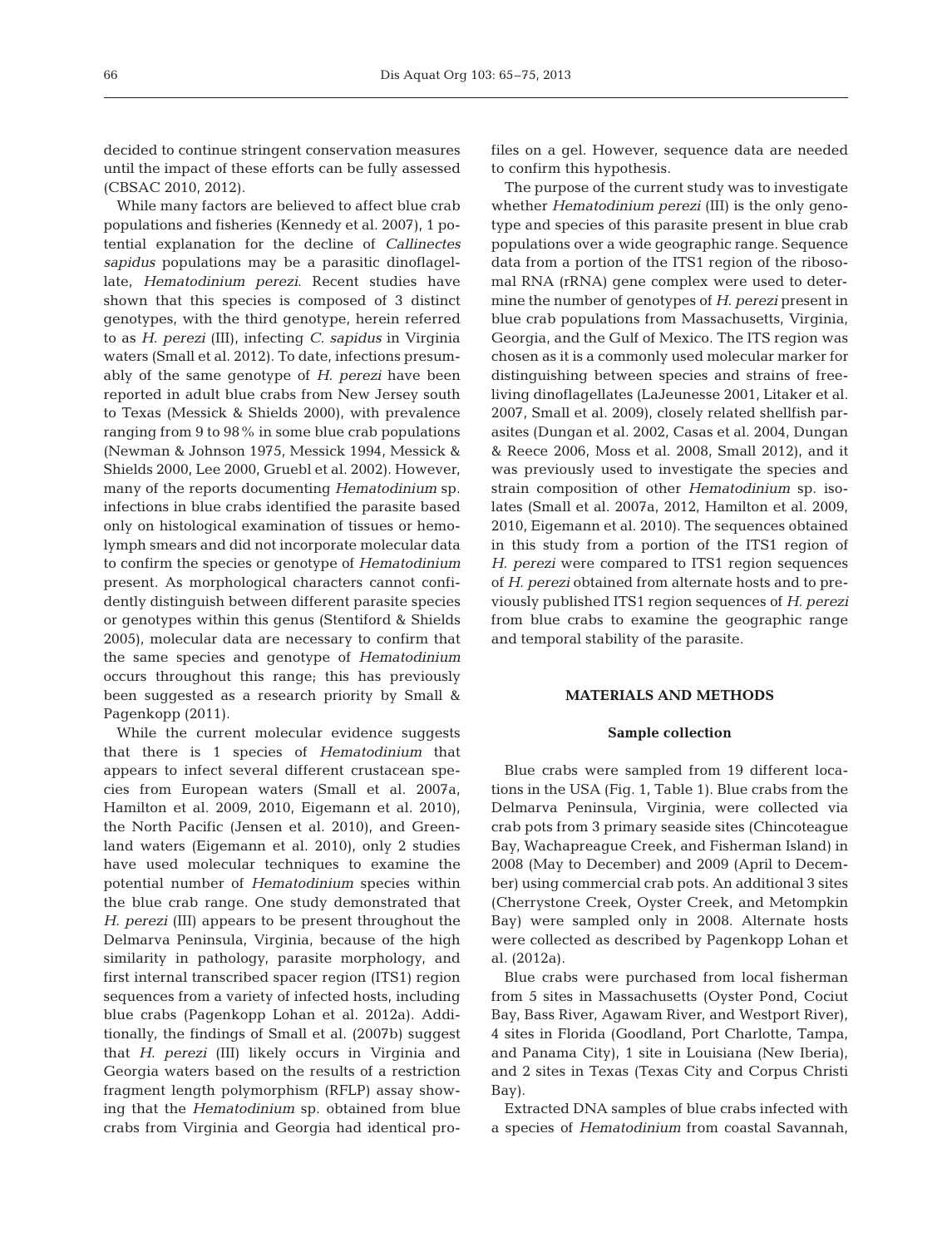

Georgia ( $n = 8$ ), collected between 2000 and 2004 were obtained from M. Frischer and R. Lee (Skidaway Institute of Oceanography). Hemolymph samples stored in 95% ethanol from blue crabs infected with a species of *Hematodinium* from Corpus Christi Bay, Texas  $(n = 7)$ , were obtained from J. Gain (Texas A&M University).

#### **Infection status**

Infection status was assessed for blue crabs and alternate hosts from Virginia as described by Pagen kopp Lohan et al. (2012a). Briefly, for blue crabs and other large crustaceans, infection status was first assessed microscopically. Hemolymph smears were stained 1:1 with 0.3% Neutral red in crab saline and examined with a light microscope at 100× and 400× magnification for uptake of the dye (see Stentiford & Shields 2005). Mud crabs <10 mm carapace width (CW) were dissected, and small pieces of gill were stained and examined as above. If *Hematodinium* sp. cells were observed microscopically, then hemolymph samples were saved for molecular analysis. Hemolymph samples were preserved in 95% ethanol (500 µl hemolymph into 500 µl of  $95\%$  ethanol) and stored at −20°C for later molecular analysis. Whole crustaceans were first frozen, then transferred to 95% ethanol and stored for later molecular analysis. The infection status of the blue crab samples obtained from Massachusetts, Georgia, and the Gulf of Mexico was assessed solely via PCR (see next sub-section), as only DNA was obtained for those samples.

## **PCR amplification and sequencing**

DNA extractions, ITS1 amplifications, and sequencing protocols for samples collected in Virginia were conducted as described by Pagenkopp Lohan et al. (2012a). Briefly, for blue crab samples, 200 µl of hemolymph in 95% ethanol were extracted with the Qiagen Tissue and Blood kit following the manufacturer's protocol for animal tissue. All DNA samples were eluted in 100 µl of buffer that was passed over the column twice, and incubated on the column for 5 min each time before centrifugation to increase DNA yield (Audemard et al. 2004). All extractions completed within the same day included a blank col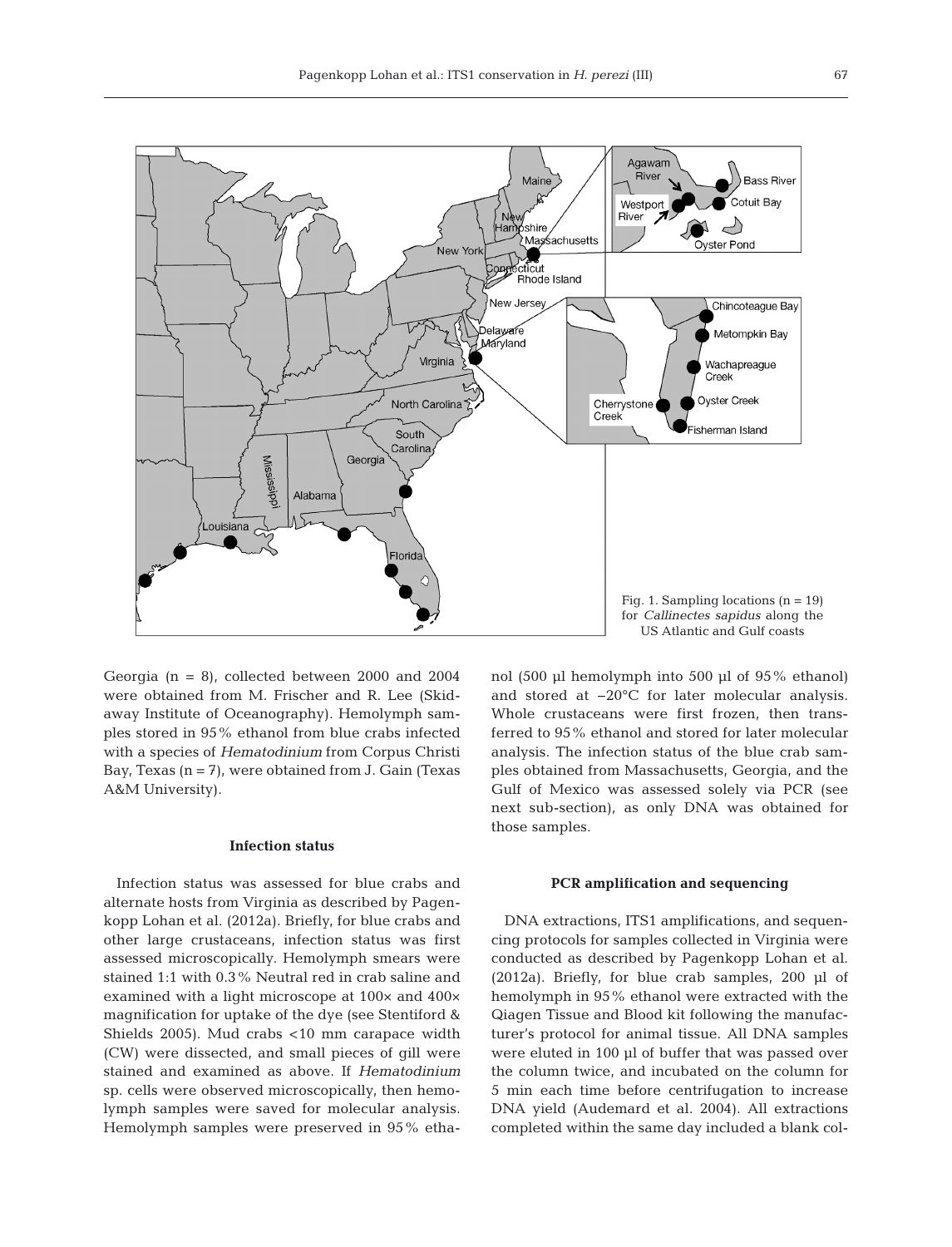Table 1. *Callinectes sapidus*. Locations in the USA where blue crabs were collected or obtained. The number of *C. sapidus* positive for *Hematodinium perezi* (III) via PCR analysis from which ITS1 sequences were generated, the number of amplicons that were either directly sequenced (D) or cloned (C) prior to sequencing, and the GenBank accession numbers for the consensus or unique sequences are given

| Location                       | N <sub>0</sub><br>screened | N <sub>0</sub><br>positive | D or C        | Accession no.                                    |
|--------------------------------|----------------------------|----------------------------|---------------|--------------------------------------------------|
| Massachusetts                  |                            |                            |               |                                                  |
| Martha's Vineyard, Oyster Pond | 52                         | $\mathbf{0}$               |               |                                                  |
| Cociut Bay Estuary             | 15                         | $\mathbf{0}$               |               |                                                  |
| <b>Bass River</b>              | 15                         | $\Omega$                   |               |                                                  |
| Agawam River                   | 15                         | $\mathbf{0}$               |               |                                                  |
| <b>Westport River</b>          | 15                         | $\Omega$                   |               |                                                  |
| Virginia                       |                            |                            |               |                                                  |
| Cherrystone Creek              | 6                          | 6                          | D             | JN380145-JN380147, JN380157, JN380169, JN380091  |
| <b>Oyster Creek</b>            | 5                          | 5                          | D             | JN380148-JN380149, JN380162-JN380163, JN380166   |
| Metompkin Bay                  | 5                          | 5                          | D             | JN380150, JN380158-JN380160, JN380165            |
| Chincoteague Bay               | 8                          | 8                          | $D=4$ , C=4   | JN380144, JN380152-JN380155, JN380173-JN380176   |
| Wachapreaque Creek             | 6                          | 6                          | $D=3$ , $C=3$ | JN380151, JN380161, JN380164, JN380170-JN380172, |
|                                |                            |                            |               | KC192761-KC192763                                |
| Fisherman's Island             | 6                          | 6                          | $D=4$ , $C=4$ | JN380156, JN380167-JN380168, JN380177-JN380179,  |
|                                |                            |                            |               | KC192749-KC192753                                |
| Georgia                        |                            |                            |               |                                                  |
| Savannah                       | 8                          | 8                          | $\mathcal{C}$ | JN380092-JN380113                                |
| Florida                        |                            |                            |               |                                                  |
| Goodland                       | 16                         | 2                          | $\mathcal{C}$ | JN380114-JN380116                                |
| Port Charlotte                 | 3                          | $\Omega$                   |               |                                                  |
| Tampa                          | 17                         | 1                          | $\mathcal{C}$ | JN380124, KC192754                               |
| Panama City                    | 21                         | 5                          | $\mathcal{C}$ | JN380117-JN380123, KC192755-KC192760             |
| Louisiana                      |                            |                            |               |                                                  |
| New Iberia                     | 31                         | $\overline{0}$             |               |                                                  |
| Texas                          |                            |                            |               |                                                  |
| <b>Texas City</b>              | 36                         | $\mathbf{0}$               |               |                                                  |
| Corpus Christi                 | 38                         | 7                          | $\mathcal{C}$ | JN380125-JN380143                                |
| Total                          | 318                        | 59                         | 186           |                                                  |

umn extraction, which, when subjected to PCR analysis alongside samples, served as a control for extraction contamination. After extraction, the DNA was aliquoted  $(-20 \mu l)$  to avoid contamination of the entire stock of extracted DNA. The remaining stock DNA (~80 µl) was stored at −20°C and the 20 µl aliquot was stored at 4°C. Extracted DNA was quantified using a NanoDrop 2000 (Thermo Scientific).

For blue crabs collected from the Gulf of Mexico, genomic DNA isolation involved solubilization in a 10% cetylmethylammoniumbromide (CTAB) solution, followed by a phenol:chloroform extraction (Grabowski & Stuck 1999). For blue crabs collected from Massachusetts, genomic DNA was extracted from approximately 100 mg of muscle from a walking leg using the Qiagen Tissue and Blood kit according to the manufacturer's instructions. DNA was eluted off the column twice with 50 µl of water and quantified using a Nanodrop ND-1000 spectrophotometer (Thermo Scientific). Genomic DNA extracted from blue crabs from the Gulf of Mexico and Massachusetts was diluted to a stock concentration of 10 ng  $\mu$ l<sup>-1</sup> prior to PCR amplification.

To confirm the presence of high molecular weight DNA in extractions, a general metazoan primer set, nSSU A and nSSU B (modified from Medlin et al. 1988, see Moss et al. 2007) was used to amplify DNA extracted from samples. A second PCR assay using the primers HITS1F and HITS1R, which amplify a 302 base pair (bp) portion of the ITS1 region of *Hematodinium perezi* (Small et al. 2007b), was used to confirm infection status. For some of the samples from the Mexican Gulf of Mexico coast of Florida, 2 rounds of the ITS1 PCR were performed to increase the number of amplicons available for cloning. These PCRs were conducted as described above with 5 µl of DNA in the first amplification, and 0.5 µl from the first amplification was used as the template for a second amplification. A third PCR assay using primers Hemat-F-1487 and Hemat-R-1654, a modified version of the Gruebl et al. (2002) assay, which amplifies a 187 bp portion of the SSU rRNA gene of all known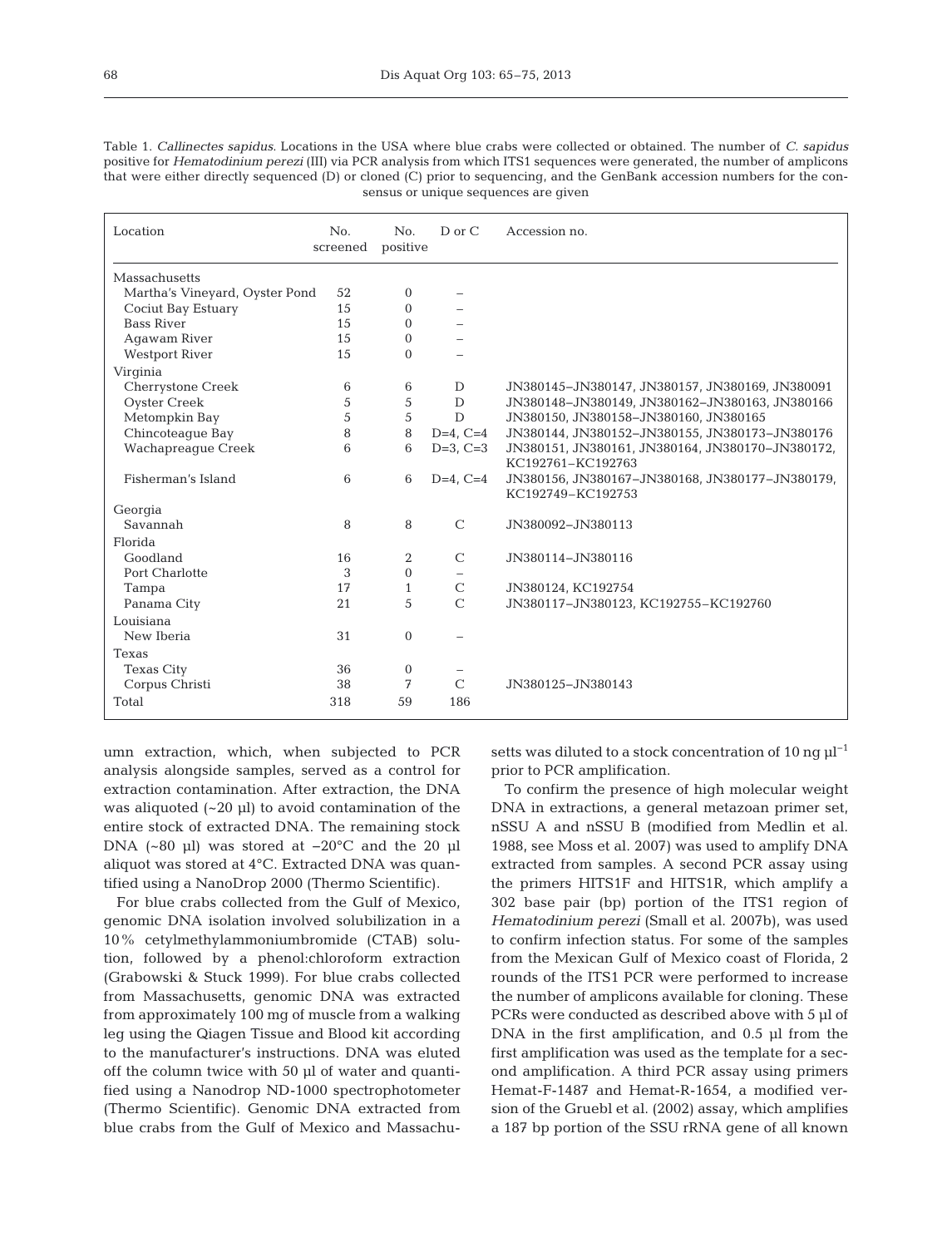members of the genus *Hematodinium*, was applied to blue crab samples from Massachusetts and the Gulf of Mexico due to the possibility of encountering other species of *Hematodinium* in these locations. A negative control, consisting of no DNA, was included in all of the diagnostic PCR assays, and a positive control, consisting of either DNA extracted from a culture of *H. perezi* (III) or a sample that had reliably amplified in the past, was also included in all diagnostic PCR assays.

The ITS1 region PCR products were cloned and sequenced as described by Moss et al. (2008) or sequenced directly. Prior to cloning, those amplicons from samples from the Gulf Coast of Florida that were produced through 2 rounds of PCR were first excised from the agarose gel. The excised PCR products were purified using a Qiagen gel extraction kit (Qiagen) and eluted in 30 µl of buffer. Amplicons of a portion of the ITS1 region were cloned with a TOPO TA cloning kit (Invitrogen) using half of the total volume of cells recommended by the manufacturer's instructions. Plasmid DNA was extracted from individual colonies following a boil-prep method, and colonies were screened using the M13 F/R vector primers supplied in the cloning kit. An aliquot of the PCR products (5 µl) was visualized under UV light on a 2% (w/v) agarose gel after ethidium bromide staining. PCR products of the expected size based on the insert (302 bp) and flanking vector region amplified with the M13 primers (~500 bp) were purified with exonuclease I (EXO) and shrimp alkaline phosphatase (SAP). The purified PCR product was used as the template for sequencing with M13 F/R primers and the Big Dye Terminator kit (Applied Biosystems) using 1/8 of the reaction size recommended by the manufacturer. All samples were bidirectionally sequenced. The sequence reactions were precipitated using an ethanol/sodium acetate protocol (ABI User Bulletin 2002). The precipitated sequencing products were resuspended in Hi-Di formamide (Applied Biosystems) and electrophoresed on a 3130xl Genetic Analyzer (Applied Biosystems).

For the samples from Georgia, 3 to 4 clones per sample were sequenced. For the samples from the Gulf Coast of Florida, 1 to 5 clones per sample were sequenced. For the additional 7 samples from Texas, 7 to 8 clones per sample were sequenced. For the 6 samples from Virginia whose amplicons were cloned, 1 to 4 clones per sample were sequenced. Due to the low variability observed previously, and to reduce the cost per sample, the majority of samples from Virginia were directly sequenced.

## **Sequence analysis**

Sequences were edited in CodonCode Aligner and were aligned and compared using CodonCode Aligner and MacClade 4.07 OSX (Madison & Madison 2005) to determine similarity. When clones from the same sample showed identical ITS1 region sequences, the consensus sequence for the clones was used in the analyses. The sequences from this study were then compared to *Hematodinium pe rezi* (III) sequences from infected blue crabs collected in 2005, which were previously deposited in GenBank (Small et al. 2007b; accession numbers DQ925227−DQ925236), to determine whether there were changes in the ITS1 sequences of the parasites over time in Virginia coastal waters. An alignment with all of the ITS1 region consensus sequences of *Hematodinium* sp. from blue crabs was run through TCS 1.21 (http://darwin.uvigo.es/software/tcs.html; Templeton et al. 1992), with gaps as a fifth state, to determine whether any geographic groupings occurred. ITS1 sequence variants were defined as consensus sequences that differed by at least 1 bp or indel.

A second TCS 1.21 analysis was conducted as de scribed above, which combined the *Hematodinium perezi* (III) ITS1 region sequences obtained from the above blue crab sequences and those obtained from alternate hosts (Pagenkopp Lohan et al. 2012a; accession numbers JN368149−JN 368194), to determine whether any host groupings occurred.

Lastly, ITS1 region sequences from *Hematodinium perezi* genotypes I and II (Small et al. 2012) were downloaded from GenBank (accession numbers EF065708−EF065716, EF153724− EF153727, EF 173 451−EF173454) and added to the alignment of parasite ITS1 region sequences from blue crabs from this study, the previously deposited ITS1 sequences of *H. perezi* (III) from blue crabs, and those from alternate hosts. This alignment was used to calculate the average genetic distances between the sequences in MEGA 5.05 (Tamura et al. 2011). For this calculation, the partial ITS1 region sequences were combined into 4 groups: ITS1 region sequences from *H. perezi* (I) from GenBank, ITS1 region sequences from *H. perezi* (II) from GenBank, ITS1 region sequences from *H. perezi* (III) from alternate hosts, and ITS1 region sequences from *H. perezi* (III) from *Callinectes sapidus*. Genetic distance was calculated with a partial deletion of gaps and missing data with site coverage cutoff at 95% and a p-distance model.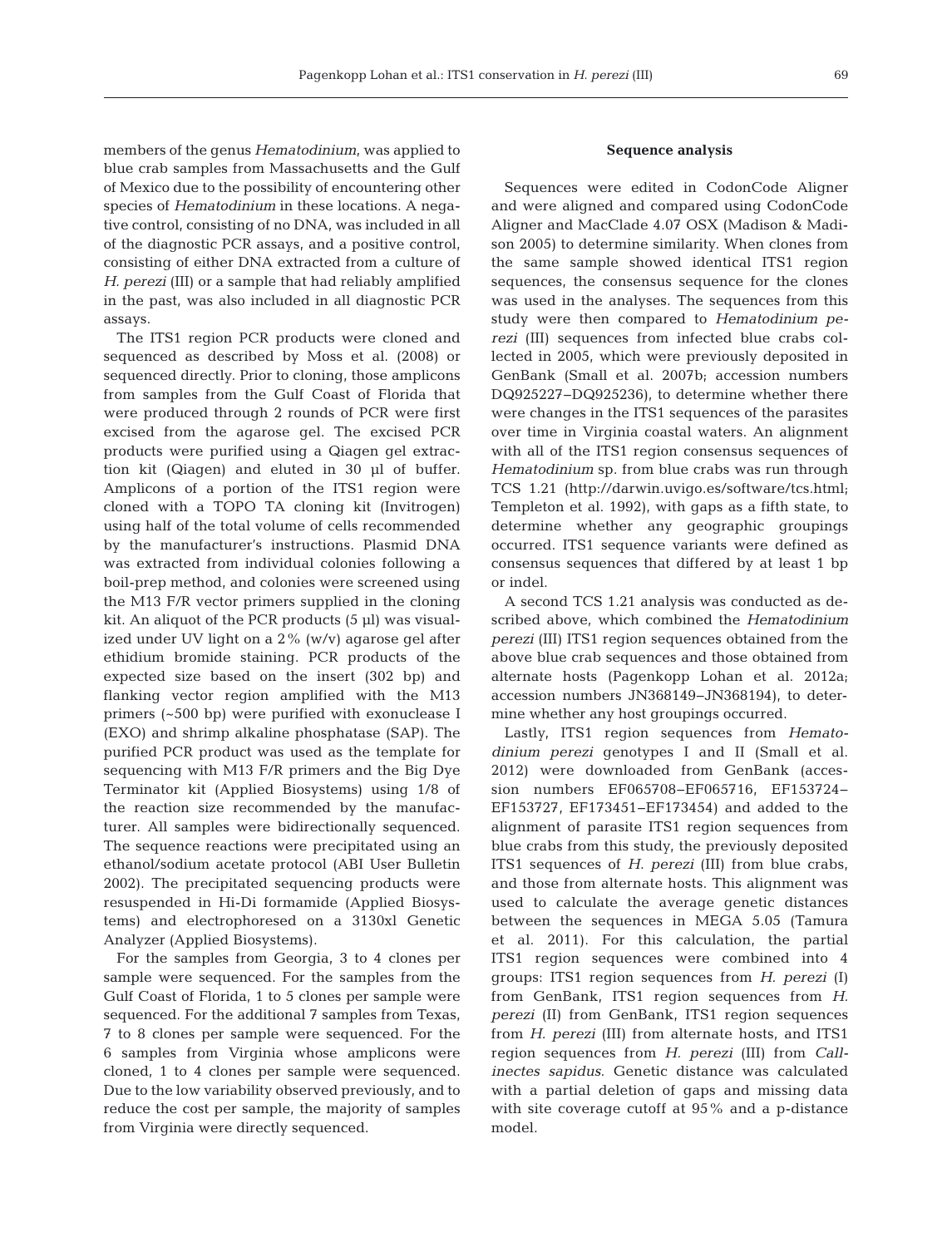## **RESULTS**

In total, 186 sequences and 97 consensus sequences of a portion of the ITS1 region of *Hematodinium* sp. were obtained from infected blue crabs from 10 of the 19 locations surveyed (Fig. 1, Table 1). *Hematodinium* sp. DNA was not amplified from any blue crabs from Massachusetts or Louisiana using either of the parasite PCR assays. *Hematodinium* sp. DNA was amplified with both parasite PCR assays from 8 blue crabs from Georgia, 7 blue crabs from Texas, and 11 blue crabs from the Gulf Coast of Florida (Table 1). *Hematodinium* sp. DNA was amplified from 1 sample from Panama City, Florida, with the parasite SSU PCR assay, but not with the parasite ITS1 PCR assay. Although weak amplicons were ob served, ITS1 region sequences of *Hematodinium* could not be obtained from 2 additional samples from Florida (1 from Tampa and 1 from Panama City). As no ITS1 sequence data were obtained from these 3 blue crabs from Florida, they were excluded from the analysis.

Of those parasite sequences obtained from blue crab hosts, 34 distinct ITS1 sequence variants were observed; however, 1 variant was observed in all geographic regions ( $n = 43$  consensus sequences; Fig. 2). Six of the 9 sequences from the 2005 study matched the most common ITS1 variant from this

study, while the other 3 sequences from 2005 differed from the most common ITS1 variant by a single nucleotide substitution or indel. From 34 amplicons, 161 clones were sequenced from a portion of the ITS1 region of *Hematodinium* sp. (Table 2). Of these cloned sequences, 74 % ( $n = 118$ ) were the most common ITS1 variant observed, 17% (n = 28) matched another clone that was not the most common ITS1 variant, and  $9\%$  (n = 15) were only observed a single time. The sampling site with the most unique ITS1 consensus sequences was Georgia (n = 11), although most of these sequences differed by only a single nucleotide polymorphism or indel. Only the most common ITS1 variant was detected in the amplicons from blue crabs that were directly sequenced.

When ITS1 region sequences of the parasite from alternate hosts were combined with those from blue crabs, a total of 38 distinct ITS1 sequence variants were observed (Fig. 3). The most common ITS1 variant was observed in all hosts examined (n = 58 consensus sequences). Six additional ITS1 variants were observed either in multiple locations or in multiple host species. Of the 40 clones obtained from alternate hosts,  $80\%$  (n = 32) were the most common ITS1 variant observed,  $10\%$  (n = 4) matched another clone that was not the most common ITS1 variant, and 10%  $(n = 4)$  were only observed a single time (Table 3). With the exception of a single amplicon obtained



Fig. 2. *Hematodinium perezi* (III). ITS1 re gion sequences were PCR amplified and cloned from 59 infected *Callinectes sapidus*. A modified TCS network was generated using these sequences indicating 34 distinct ITS1 sequence variants. Each dash indicates a single nucleotide polymorphism or a gap. The center circle represents the variant that was common to all locations. As all directly sequenced amplicons were identical to the most common variant, these amplicons were not included in this analysis. Numbers above the circles indicate the number of consensus sequences obtained from cloned amplicons that are represented. The shading for those circles with >1 sequence indicates the portion of consensus sequences obtained from *C. sapidus* individuals from that geographic location. Those circles without numbers represent only a single consensus sequence

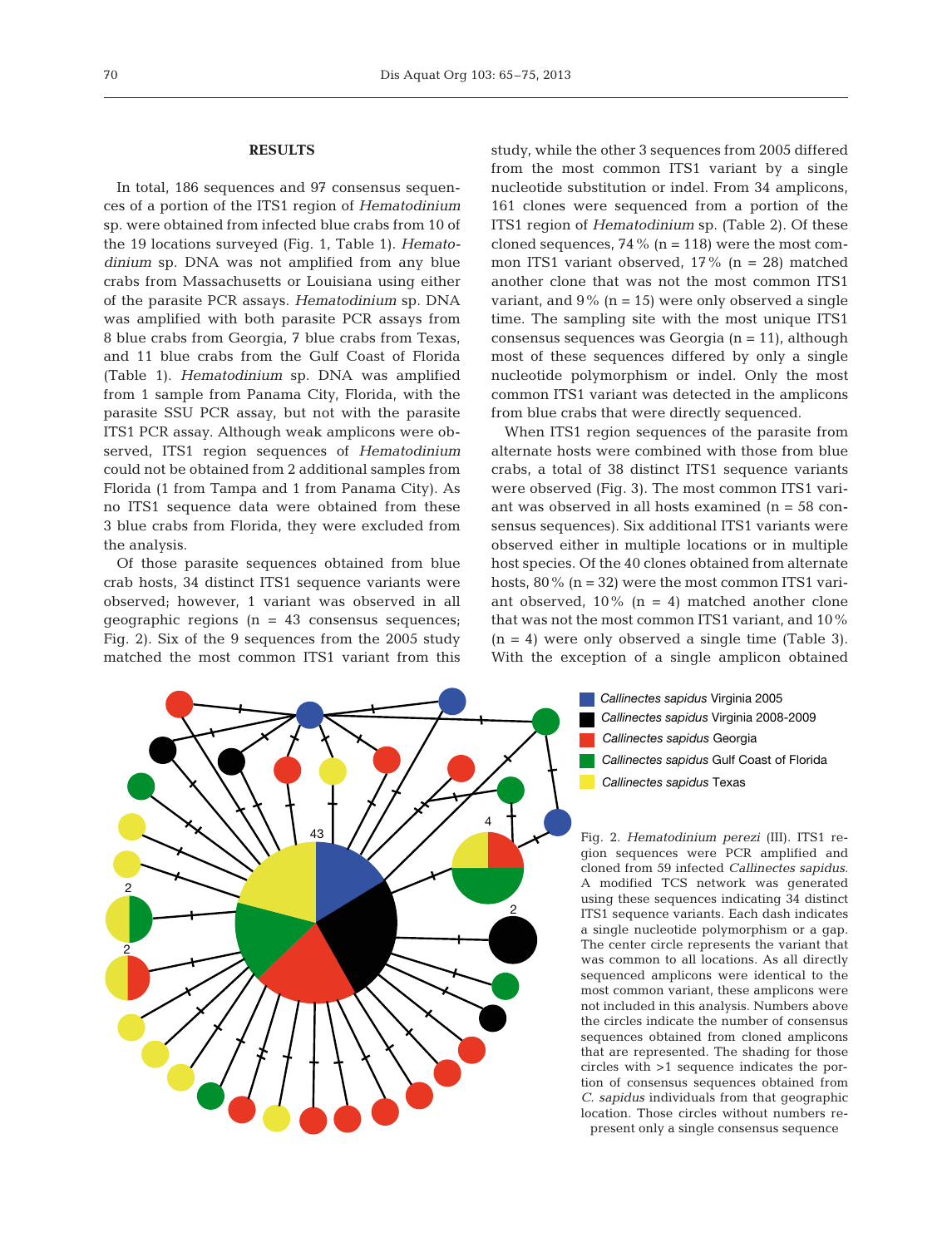| Table 2. <i>Hematodinium perezi</i> (III). ITS1 region amplicons (obtained from     |
|-------------------------------------------------------------------------------------|
| infected <i>Callinectes sapidus</i> ) that were cloned and sequenced. The number of |
| sequences obtained from each location is indicated, as well as the number of        |
| clones that matched the most common ITS1 variant (most common seq.), the            |
| number that did not match any other sequences (unique seqs.), and the number        |
| that matched at least 1 other sequence in this study (shared seq.)                  |

| Location               | N <sub>0</sub> | Number of clones |        |        |                |  |
|------------------------|----------------|------------------|--------|--------|----------------|--|
|                        | ampli-         | Se-              | Most   | Unique | Shared         |  |
|                        | cons           | quenced          | common | seqs.  | seq.           |  |
|                        | cloned         |                  | seq.   |        |                |  |
| Chincoteague Bay, VA   | 4              | 12               | 9      | 2      |                |  |
| Wachapreaque Creek, VA | 3              | 12               | 11     |        |                |  |
| Fisherman's Island, VA | 4              | 16               | 14     |        | $\mathfrak{D}$ |  |
| Savannah, GA           | 8              | 30               | 15     | 12     | 3              |  |
| Goodland, FL           | 2              | 6                | 4      |        | $\mathfrak{D}$ |  |
| Tampa, FL              |                | 6                | 5      |        |                |  |
| Panama City, FL        | 5              | 25               | 17     |        |                |  |
| Corpus Christi, TX     | 7              | 54               | 43     | 8      | 3              |  |
| Total                  | 34             | 161              | 118    | 28     | 15             |  |

from an infected <10 mm mud crab, the remaining directly sequenced amplicons ob tained from infected alternate hosts were all identical to the most common ITS1 variant.

The average genetic distance between the partial ITS1 region sequen ces of *Hematodinium perezi* (III) obtained from *Callinectes sapidus* and the alternate hosts was only 0.002 (99.8% similarity) with the genetic distance ranging between 0 and 0.016 (100 to 98.4% similarity). The average genetic distances between the ITS1 region sequences from *H. perezi* (I) infecting *Liocarcinus depurator* from the English Channel, the ITS1 region sequences from *H. perezi* (III) obtained from *C.* 



Fig. 3. *Hematodinium perezi* (III). ITS1 region sequences were PCR amplified and cloned from 59 infected *Callinectes sapidus* and 37 alternate host species. A modified TCS network was generated using these sequences indicating 38 distinct ITS1 sequence variants. The center circle represents a variant that was common to all locations and host species. As in Fig. 2, all directly sequenced amplicons that matched the most common variant were not included in this analysis, which includes all but 1 directly sequenced amplicon from an alternate host (mud crab <10 mm carapace width, CW), which was included. Each dash indicates a single nucleotide polymorphism or a gap. Stars indicate the 4 ITS1 variants observed only in alternate host species. Numbers above the circles indicate the number of consensus sequences represented. Those circles without numbers represent only a single consensus sequence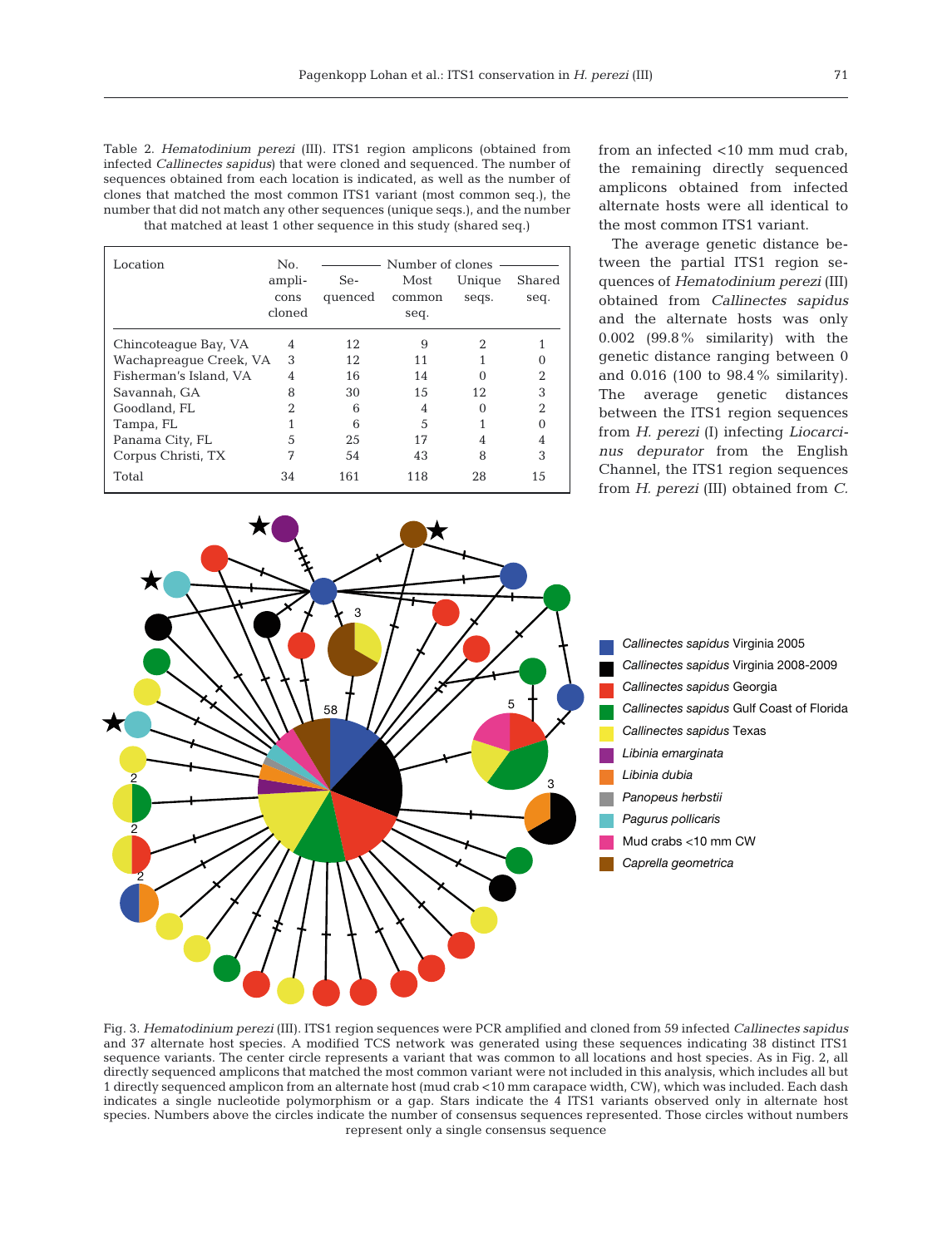| Table 3. Hematodinium perezi (III). ITS1 region sequences from alternate hosts that were included in the second TCS analysis.  |
|--------------------------------------------------------------------------------------------------------------------------------|
| The numbers of samples that were PCR positive for H, perezi and the numbers of amplicons obtained via direct sequencing        |
| (D) or cloning (C) are listed, as well as the total number of clones obtained, the number of clones that matched the most com- |
| mon ITS1 variant, the number that did not match any other sequences (unique sequences), and the number that matched at         |
| least 1 other sequence in this study                                                                                           |

| <b>Species</b>         | No.<br>positive | $D$ or $C$     | Number of clones<br>With<br>With<br>Sequenced With most |                    | GenBank<br>accession no. |                    |             |
|------------------------|-----------------|----------------|---------------------------------------------------------|--------------------|--------------------------|--------------------|-------------|
|                        |                 |                |                                                         | common<br>sequence | unique<br>sequences      | shared<br>sequence |             |
| Libinia emarginata     |                 |                | 6                                                       |                    |                          | 0                  | JN368149-51 |
| Libinia dubia          |                 | $D=1$ . $C=2$  | 6                                                       | 4                  | 0                        | 2                  | JN368152-56 |
| Pagurus pollicaris     |                 |                | 8                                                       | 6                  | 2                        | 0                  | JN368157-60 |
| Eurypanopeus depressus | 3               |                |                                                         |                    |                          |                    | JN368161-63 |
| Panopeus herbstii      | 3               | $D=2, C=1$     | 3                                                       |                    | 0                        | 0                  | JN368164-66 |
| Caprella geometrica    | 3               |                | 8                                                       |                    |                          | ∩                  | JN368187-94 |
| Mud crabs $<$ 10 mm    | 21              | $D=17$ , $C=3$ | 9                                                       | 9                  | 0                        | 0                  | JN368167-86 |
| Total                  | 37              | 63             | 40                                                      | 32                 |                          |                    |             |

*sapidus,* and those from the alternate hosts were 0.045 (95.5% similarity) and 0.044 (95.6% similarity), respectively, with the genetic distances ranging between 0.039 and 0.055 (96.1 to 94.5% similarity). The average genetic distances between the ITS1 region sequences from *H. perezi* (II) infecting *Scylla serrata* and *Portunus trituberculatus* from China, the ITS1 region sequences from *H. perezi* (III) obtained from *C. sapidus,* and those from the alternate hosts were 0.036 (96.4% similarity) and 0.036 (96.4% similarity), respectively, with the genetic distances ranging between 0.027 and 0.044 (97.3 to 95.6% similarity).

### **DISCUSSION**

Based on the high similarity (>99%) among the partial sequences of the ITS1 region obtained in this study, we conclude that *Hematodinium perezi* (III) is the only species and genotype of *Hematodinium* infecting blue crabs from Virginia to Texas. In addition, this same species and genotype infects other crustaceans in the coastal waters of Virginia based on the >98% similarity observed among all *Hematodinium* sp. sequences from the region. The average genetic distance between the partial sequences of the ITS1 region of *H. perezi* (III) from the US and those from *H. perezi* (I) from Europe and *H. perezi* (II) from China is approximately 20 times greater than the average genetic distance among the sequences in crustacean hosts from the US Atlantic and Gulf coasts, providing additional evidence that *H. perezi* (III) is the only species and genotype of *Hematodinium* currently found in the region.

Many studies on geographic variation, population structure, and identification of different species of phytoplankton have used variable regions of the genome, such as the ITS1 of the rRNA gene complex (Kooistra et al. 2001, Litaker et al. 2003, Ki & Han 2007, Zheng et al. 2008). Although the level of intraspecific variation in the ITS1 region for *Hematodinium perezi* (III) appears to be fairly low throughout this geographic region, it is consistent with what has been reported in other molecular studies on *Hematodinium* species (Hamilton et al. 2007, 2009, Small et al. 2007a,b, 2012, Eigemann et al. 2010); however, a direct comparison cannot be made between this study and those that used direct sequencing techniques (Hamilton et al. 2007, 2009, Eigemann et al. 2010) because some of the variation may not have been detected in those studies. In addition, the level of intracellular variation among the multiple copies of the ITS regions in the genome of this parasite has yet to be determined because clonal cultures have not been established. Therefore, we could not distinguish between genetic variations among the multiple ITS1 region sequences within a single parasite cell and multiple sequence variants from infections of multiple parasite strains within a single host individual (Pagenkopp Lohan et al. 2012b).

We found no genetic differentiation among *Hematodinium perezi* (III) populations from the US Atlantic coast and Gulf of Mexico based on the partial ITS1 region sequences. Previous studies have discovered population differentiation due to vicariance in several marine and estuarine species between the Atlantic coast and Gulf of Mexico using various types of genetic markers (Avise 1992, Pelc et al. 2009). Such studies have provided insight into the historical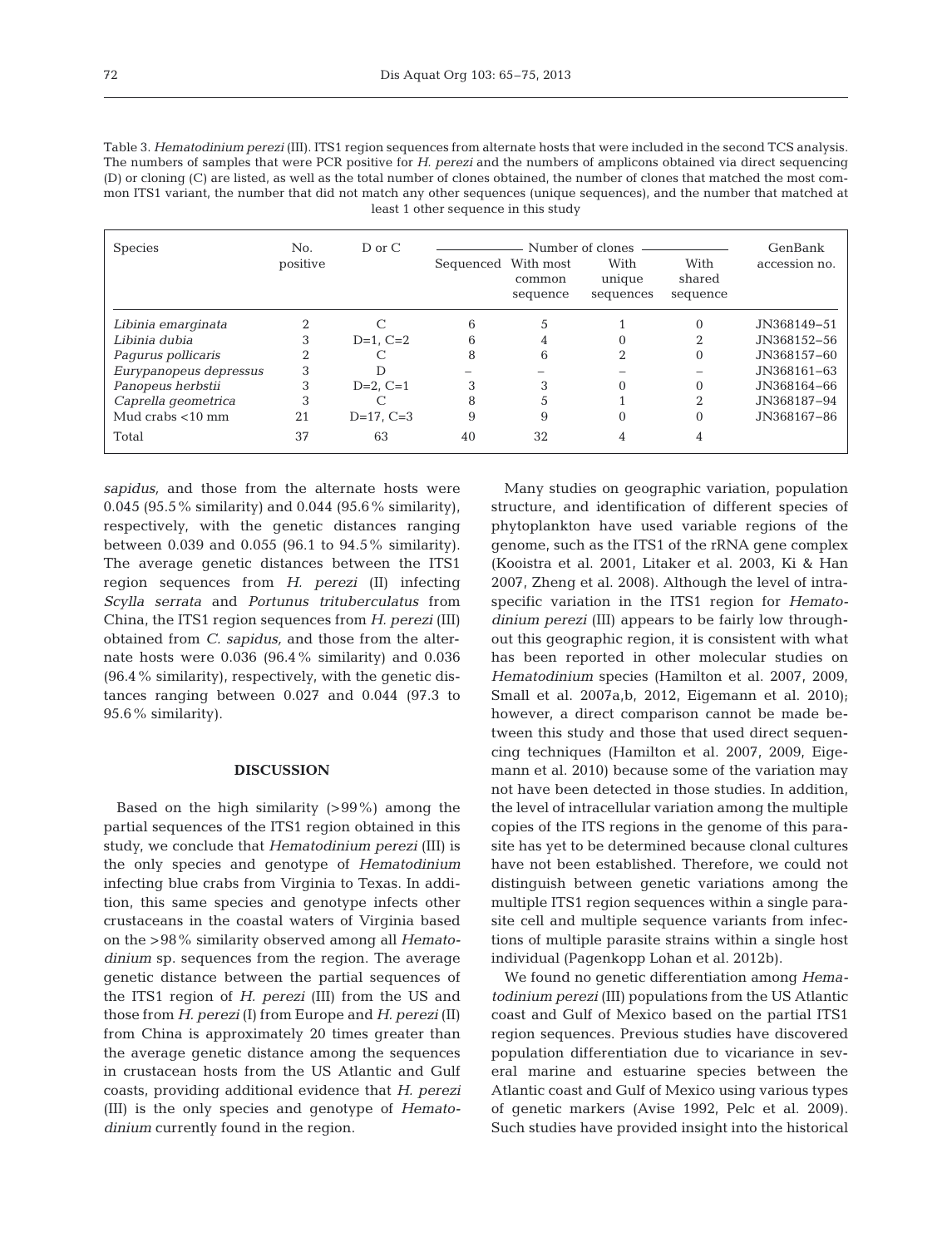expansion and contraction of the ranges of those species. However, population differentiation along the US Atlantic and Gulf coasts has only been examined for 1 marine parasite, *Perkinsus marinus* (Reece et al. 2001). In that study, different allele frequencies among 3 regions of the USA were found: Northeast Atlantic, Southeast Atlantic, and Gulf of Mexico. In the blue crab host for *H. perezi* (III), no genetic population structure has been detected along the US Atlantic seaboard and Gulf of Mexico using RFLP analysis of mtDNA (McMillen-Jackson & Bert 2004); however, there was a notable decline in genetic variation with increasing latitude along the eastern seaboard.

Although the ITS1 region is generally recognized as evolving more rapidly than other portions of the rRNA gene complex (Schlötterer et al. 1994), we found low variation in this region in *Hematodinium perezi* (III) from Virginia to Texas. Samples from Georgia had the largest number of unique ITS1 consensus sequences, but the majority of these sequences differed by a single nucleotide polymorphism or indel. Two scenarios may explain the low variation in the ITS1 region. First, the data are consistent with a relatively recent introduction event followed by rapid dispersal over a wide geographic region. Small et al. (2012) hypothesized that *H. perezi* may have spread from the waters of the UK to the east coast of the USA through various mechanisms including the unintentional introduction of infected *Carcinus maenas*, an invasive species, via ballast transfer. If *H. perezi* (III) was introduced to the east coast of the USA, it may have rapidly spread through the Atlantic and Gulf of Mexico coastal waters, either through dispersal of a potential free-living stage (Frischer et al. 2006, Li et al. 2010), through host movement and further introductions, or as a host generalist (Pagenkopp Lohan et al. 2012a) through infection of a broad number of hosts with consequent dispersal, leaving little time for the ITS1 region to accumulate mutations. While we do not know exactly how long *H. perezi* (III) has been present along the east coast of the USA, it was first discovered infecting blue crabs in 1968 by Newman & Johnson (1975). At the time of their sampling, the parasite was already present in South Carolina, Georgia, and Florida.

A second possible mechanism for the low variation in the ITS1 region of *Hematodinium perezi* (III) is that this locus is conserved due to a functional role. The spacer regions of the ribosomal gene complex are involved in the processing of primary RNA transcripts in yeast (Musters et al. 1990, Lalev et al. 2000), and conservation in the secondary structure of the

ITS1 region has been observed in *Hematodinium* (Jensen et al. 2010) and other species of dinoflagellates (Gottschling & Plötner 2004). This latter finding may be attributable to a potential functional significance for this locus in dinoflagellates. However, the length of the spacer region that is needed to perform this function is unknown, and the majority of the ITS1 region appears to evolve at the same rate as neutral loci in multiple *Drosophila* species (Schlötterer et al. 1994).

In conclusion, partial ITS1 region sequences obtained from *Hematodinium*-infected blue crabs collected from various geographic locations and alternate hosts indicate that the same *H. perezi* genotype infects blue crabs from Virginia to Texas, and that it is capable of infecting a wide variety of other hosts. Although the ITS1 region sequences did not demonstrate any genetic population structure for *H. perezi* (III) in the geographic range examined, additional molecular markers with higher resolution, such as the microsatellite markers recently developed for this parasite (Pagenkopp Lohan et al. 2012b), may be able to elucidate genetic population structure or provide further strain-level partitioning over a similar geographic range.

*Acknowledgements.* We thank J. Gain, M. Frischer, and R. Lee for the blue crab samples from additional locations. We are grateful to those who helped with the sample processing in Virginia, including J. Moss Small, C. Li, T. Dolan, K. Wheeler, A. Coffey, P. Coffey, C. Magel, K. Delaney, A. Dersham, B. J. Peemoeller, and D. Gibbs. We thank S. Fate, A. Birch, and E. Smith of the VIMS Eastern Shore Laboratory for their critical roles in obtaining samples. G. Scott, A. MacIntyre, and A. Dershem assisted with the molecular laboratory work. J. McDowell provided helpful comments and suggestions on an earlier version of this manuscript. This project was funded by EID Program Grant, NSF OCE BE-UF no. 0723662. This is VIMS contribution number 3255 and number 4712 from the University of Maryland Center for Environmental Sciences.

#### LITERATURE CITED

- ABI User Bulletin (2002) Precipitation method to remove unincorporated dye terminators from ABI Prism BigDye Terminator v3.0 cycle sequencing reactions. Applied Biosystems, Foster City, CA. Available at http://tools. invitrogen.com/content/sfs/manuals/cms\_041276.pdf
- ► Audemard C, Reece KS, Burreson EM (2004) Real-time PCR for detection and quantification of the protistan parasite *Perkinsus marinus* in environmental waters. Appl Environ Microbiol 70: 6611−6618
- ▶ Avise JC (1992) Molecular population structure and the biogeographic history of a regional fauna: a case history with lessons for conservation biology. Oikos 63:62-76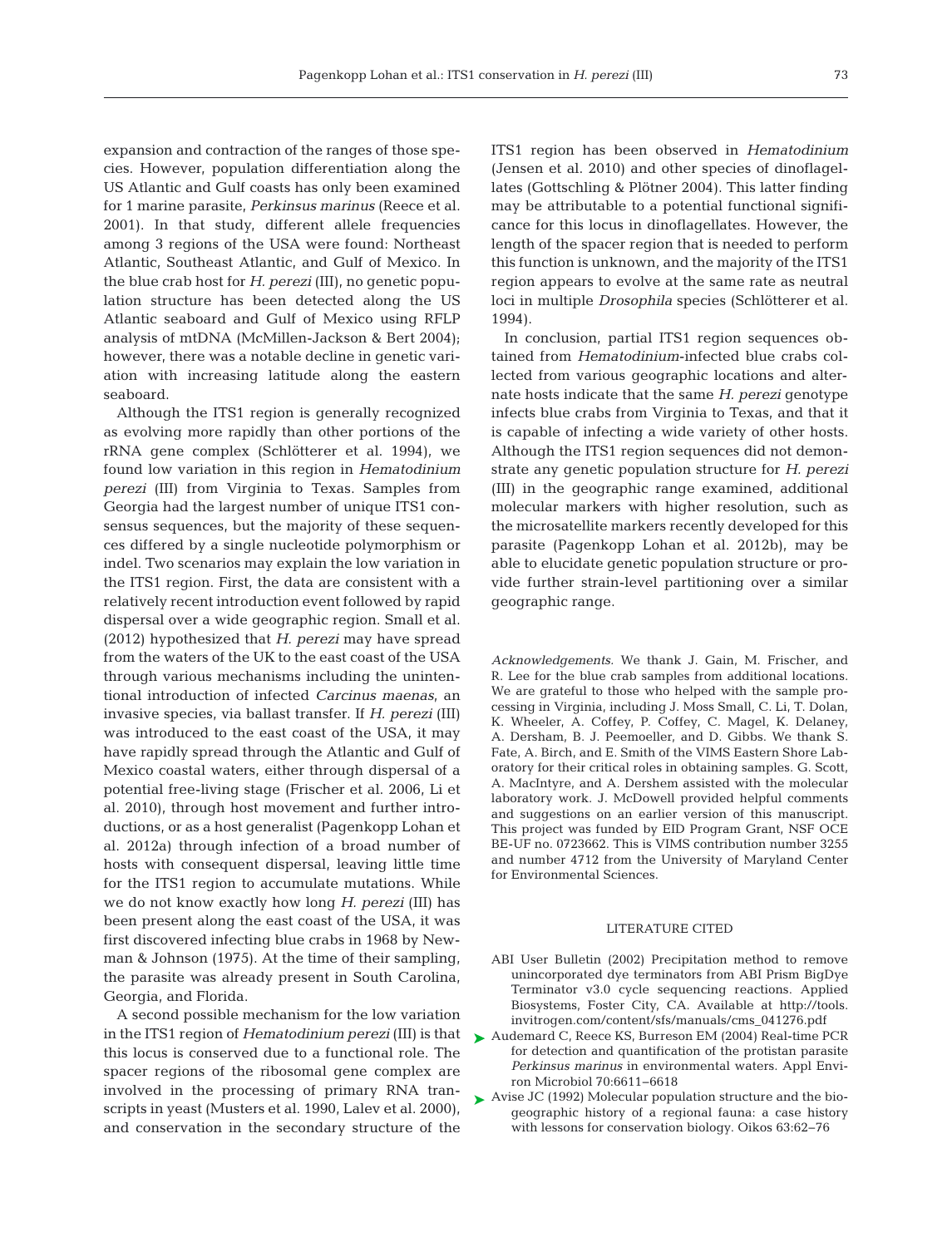- ► Casas SM, Grau A, Reece KS, Apakupakul K, Azevedo C, Villalba A (2004) *Perkinsus mediterraneus* n. sp., a protifrom the Balearic Islands, Mediterranean Sea. Dis Aquat Org 58: 231−244
	- CBSAC (Chesapeake Bay Stock Assessment Committee) (2010) 2010 Chesapeake Bay blue crab advisory report. NOAA, Chesapeake Bay Office. Available at http:// chesa peakebay. noaa. gov/ images/ stories/ fisheries/ key Fish Species/ cbsac report 2010. pdf (accessed 27 Feb 2013)
	- CBSAC (2012) 2012 Chesapeake Bay blue crab advisory report. NOAA, Chesapeake Bay Office. Available at www. chesapeakebay.net/ documents/ CBSAC\_ Final\_ Advisory\_ Report\_2012\_July\_20th\_2012.pdf (accessed 27 Feb 2013)
- ► Dungan CF, Reece KS (2006) *In vitro* propagation of two *Perkinsus* spp. parasites from Japanese manila clams *honshuensis* n. sp. J Eukaryot Microbiol 53: 316−326
- ▶ Dungan CF, Hamilton RM, Hudson KL, McCollough CB, Reece KS (2002) Two epizootic diseases in Chesapeake Bay commercial clams *Mya arenaria* and *Tagelus pleb*  eius. Dis Aquat Org 50:67-78
- Eigemann F, Burmeister A, Skovgaard A (2010) *Hemato-*➤ *dinium* sp. (Alveolata, Syndinea) detected in marine deca pod crustaceans from waters of Denmark and Greenland. Dis Aquat Org 92:59-68
- ► Frischer ME, Lee RF, Sheppard MA, Mauer A and others (2006) Evidence for a free-living stage of the blue crab parasitic dinoflagellate, *Hematodinium* sp. Harmful Algae 5: 548−557
- ► Gottschling M, Plötner J (2004) Secondary structure models of the nuclear internal transcribed spacer regions and 5.8s rRNA in Calciodinelloideae (Peridiniaceae) and other dinoflagellates. Nucleic Acids Res 32: 307−315
	- Grabowski M, Stuck KC (1999) Structure and intraspecific variability of the control region mtDNA in the pink shrimp, Farfantepenaeus duorarum (Decapoda: Penaeidae) In: Schram FR, von Vaupel Klein JC (eds) Crustaceans and the biodiversity crisis. Proc 4th Int Crustac Congr. Brill Publishers, Leiden, p 333–344
- ► Gruebl T, Frischer ME, Sheppard M, Neumann M, Maurer AN, Lee RF (2002) Development of an 18S rRNA gene targeted PCR based diagnostic for the blue crab parasite *Hematodinium* sp. Dis Aquat Org 49:61–70
	- Hamilton KM, Morritt D, Shaw PW (2007) Molecular and histological identification of the crustacean parasite *Hematodinium* (Alveolata, Syndinea) in the shore crab *Carcinus maenas*. Acta Protozool 46:183–192
- ► Hamilton K, Shaw P, Morritt D (2009) Prevalence and seasonality of *Hematodinium* (Alveolata: Syndinea) in a Scottish crustacean community. ICES J Mar Sci 66: 1837−1845
- ► Hamilton KM, Morritt D, Shaw PW (2010) Genetic diversity of the crustacean parasite *Hematodinium* (Alveolata, Syndinea). Eur J Protistol 46: 17−28
- ▶ Jensen PC, Califf K, Lowe V, Hauser L, Morado JF (2010) Molecular detection of *Hematodinium* sp. in Northeast Pacific *Chionoecetes* spp. and evidence of two species in the Northern Hemisphere. Dis Aquat Org 89: 155−166
	- Johnson AJ Jr, Green DP, Martin RE (1998) Industry perspectives: the hard blue crab fishery - Atlantic and Gulf. J Shellfish Res 17: 371−374
	- Kennedy VS, Oesterling M, van Engel WA (2007) History of blue crab fisheries on the U.S. Atlantic and Gulf Coasts. In: Kennedy VS, Cronin LE (eds) The blue crab: *Calli-*

*nectes sapidus*. Maryland Sea Grant, College Park, MD, p 655–710

- san parasite of the European flat oyster *Ostrea edulis*  $\triangleright$  Ki JS, Han MS (2007) Cryptic long internal repeat sequences in the ribosomal DNA ITS1 gene of the dinoflagellate *Cochlodinium polykrikoides* (Dinophyceae): a 101 nucleotide six-repeat track with a palindrome structure. Genes Genet Syst 82: 161−166
	- ► Kooistra WHCF, de Boer MK, Vrieling EG, Connell LB, Gieskes WWC (2001) Variation along ITS markers across strains of *Fibrocapsa japonica* (Raphidophyceae) suggests hybridization events and recent range expansion. J Sea Res 46:213-222
	- ► LaJeunesse TC (2001) Investigating the biodiversity, ecology, and phylogeny of endosymbiotic dinoflagellates in the genus *Symbiodinium* using the ITS region: in search of a 'species' level marker. J Phycol 37: 866−880
- *Venerupis philippinarum* and description of *Perkinsus* Lalev AI, Abeyrathne PD, Nazar RN (2000) Ribosomal RNA ➤ maturation in *Schizosaccharomyces pombe* is dependent on a large ribonucleoprotein complex of the internal transcribed spacer 1. J Mol Biol 302:65−77
	- Lee RF, Frischer ME (2004) The decline of the blue crab. Am Sci 92:548–553
	- Li C, Shields JD, Miller TL, Small HJ, Pagenkopp KM, Reece ➤ KS (2010) Detection and quantification of the free-living stage of the parasitic dinoflagellate *Hematodinium* sp. in laboratory and environmental samples. Harmful Algae 9: 515−521
	- ► Litaker RW, Vandersea MW, Kibler SR, Reece KS and others (2003) Identification of *Pfiesteria piscicida* (Dinophyceae) and *Pfiesteria*-like organisms using internal transcribed spacer-specific PCR assays. J Phycol 39:754-761
	- ► Litaker RW, Vandersea MW, Kibler SR, Reece KS and others (2007) Recognizing dinoflagellate species using ITS rDNA sequences. J Phycol 43:344-355
		- Maddison DR, Maddision WP (2005) MacClade 4.07: Ana lysis of phylogeny and character evolution. Version 4.07. Available at http:// macclade.org/index.html
		- McMillen-Jackson AL, Bert TM (2004) Mitochondrial DNA variation and population genetic structure of the blue crab *Callinectes sapidus* in the eastern United States. Mar Biol 145:769-777
	- ▶ Medlin L, Elwood HJ, Stickel S, Sogin ML (1988) The characterization of enzymatically amplified eukaryotic 16Slike rRNA-coding regions. Gene 71:491–499
	- ► Messick GA (1994) *Hematodinium perezi* infections in adult and juvenile blue crabs *Callinectes sapidus* from coastal bays of Maryland and Virginia, USA. Dis Aquat Org 19: 77−82
	- ▶ Messick GA, Shields JD (2000) Epizootiology of the parasitic dinoflagellate *Hematodinium* sp. in the American blue crab *Callinectes sapidus.* Dis Aquat Org 43: 139−152
		- Milliken MR, Williams AB (1984) Synopsis of biological data on the blue crab, *Callinectes sapidus* Rathbun. FAO Fisheries Synopsis No. 138, NOAA Tech Rep. National Marine Fisheries Service, Silver Spring, MD
	- ▶ Moss JA, Burreson EM, Cordes JF, Dungan CF and others (2007) Pathogens in *Crassostrea ariakensis* and other Asian oyster species: implications for non-native oyster introduction to Chesapeake Bay. Dis Aquat Org 77: 207−223
	- ▶ Moss JA, Xiao J, Dungan CF, Reece KS (2008) Description of *Perkinsus beihaiensis* n. sp., a new *Perkinsus* sp. parasite in oysters of southern China. J Eukaryot Microbiol 55: 117−130